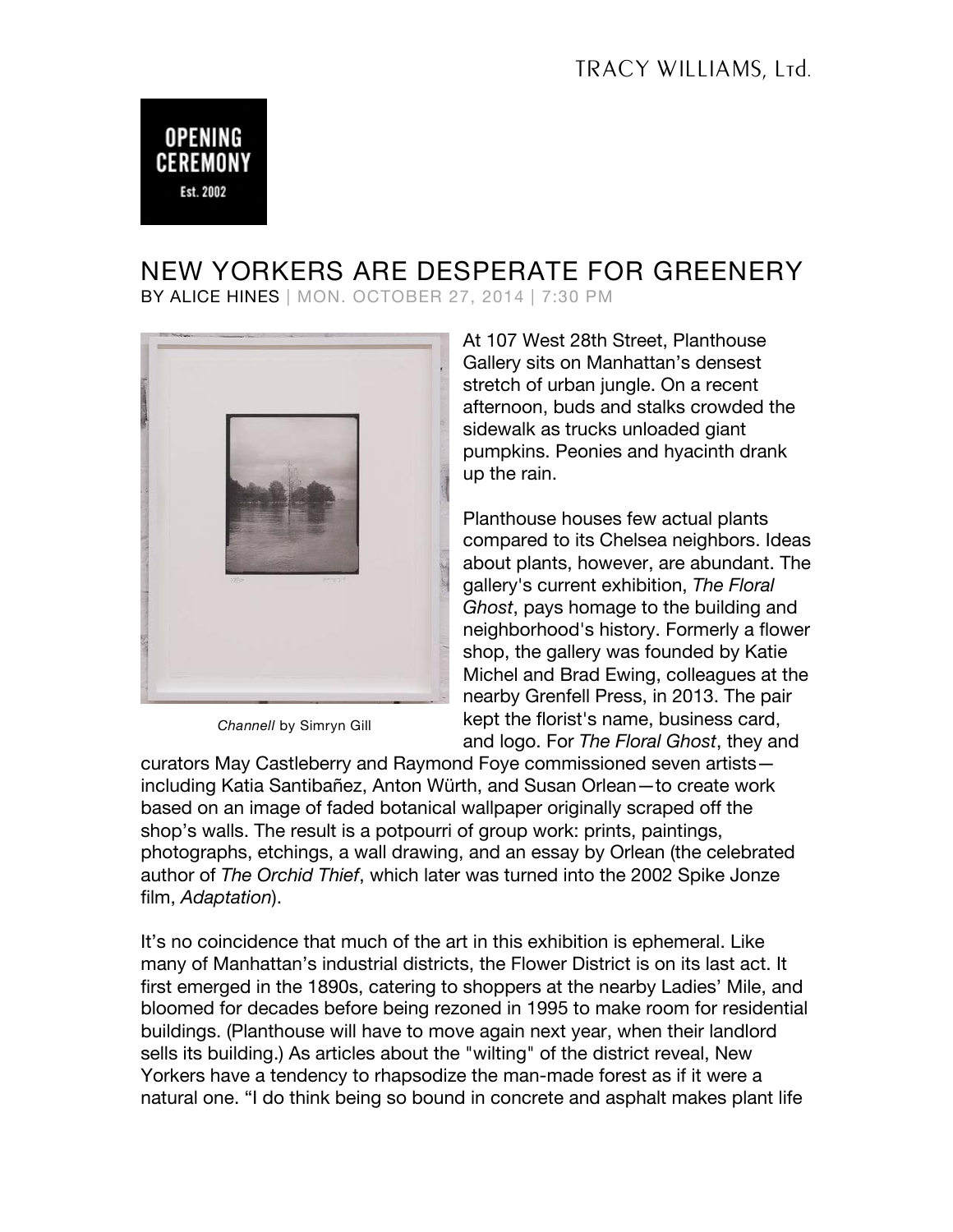## TRACY WILLIAMS, Ltd.

very special," Orlean told Opening Ceremony in an e-mail. "You know this is the case when you see the collections of tiny potted plants on fire escapes someone is desperate for greenery."



Simryn Gill's *Scale or Tasha and the Tree*

In her essay also titled *The Floral Ghost*—one of the first pieces she's written about plants since 1998's *Orchid Thief*—Orlean recalls her first time in the strange, verdant oasis. "I do remember the shock of seeing this quiver of greenery on the gray Manhattan sidewalk, not displayed as decoration but as product, as merchandise." It was, in other words, strange to see such "singular and beautiful" objects as flowers—destined for "a flower arrangement bought as an apology or a little green something to brighten a dreary corner"—clumped together for sale on something so literally pedestrian as the 28th Street sidewalk.

When you think about it this way, plants have a lot in common with art about plants—or art in general, even. Both are unique, emotionally resonant objects which exist uncomfortably within commercial economies. As with that special orchid, it's strange to think about paintings being sold, boxed up, and shipped to retail outlets (a.k.a. galleries) around the world. It's also interesting fodder for an exhibit, a fact that the self-reflective *Floral Ghost* proves. The exhibit deals openly with the commerce of plants and of art: In Simryn Gill's *Channell*, for instance, ocean freighters linger in the horizon behind a lagoon of trees. Others works, like Katia Santibañez's wall drawing of maple leaves in various shades of gray pencil, are ephemeral—and therefore complicated to sell, much like freshcut flowers.